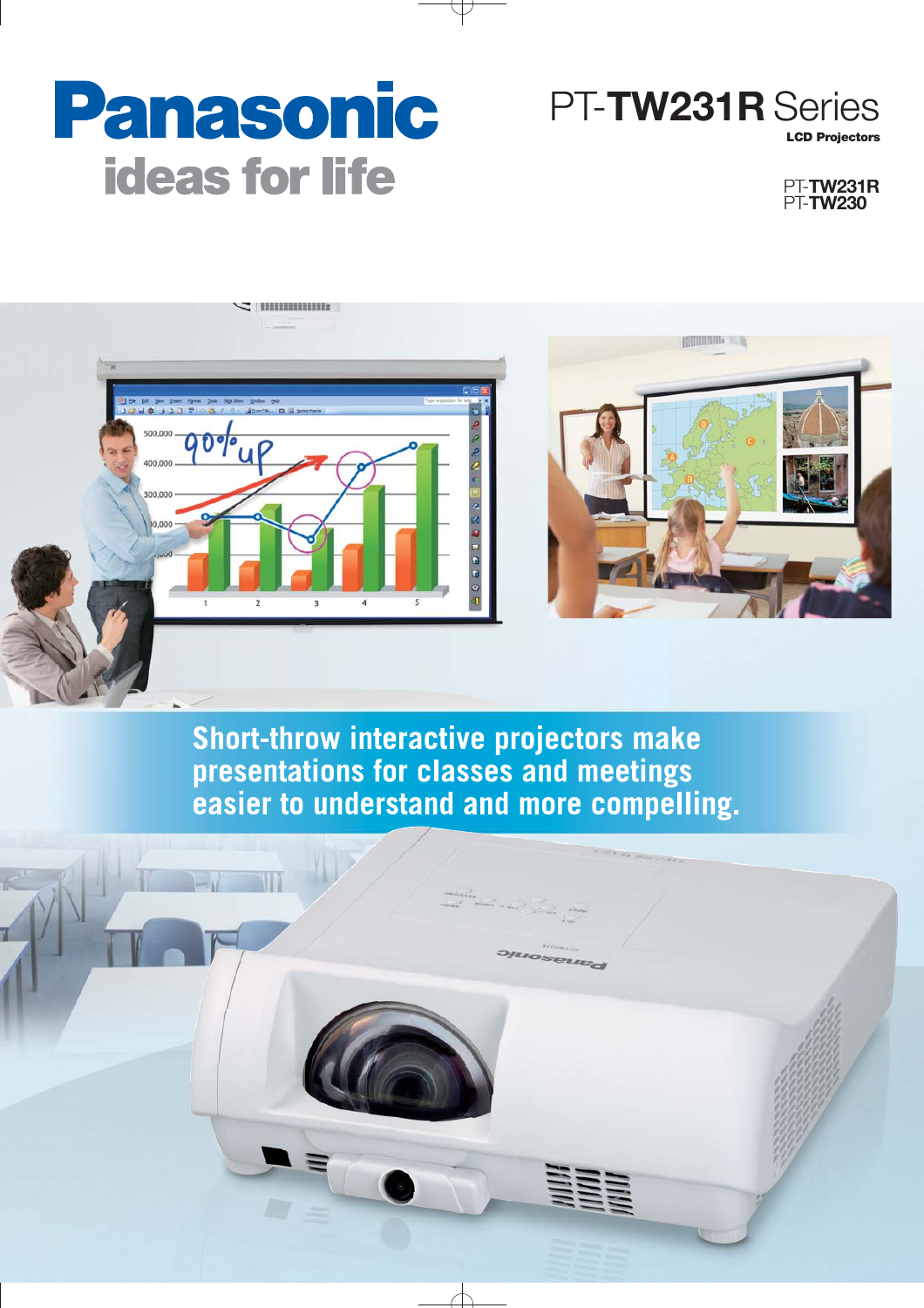## **New Projectors With Effective and Appealing Short Throw Projection Features**

Projecting images onto a large screen in a limited space; making lectures go smoothly by eliminating glare of the projection light and the shadow on the screen. The new short-throw interactive projectors meet these needs, creating new styles of lectures, workshops, meetings and presentations.



## Short Throw with Interactive Function\*1

### **Short throw**

#### **Images are projected onto an 80-inch wide screen with a projection distance of 0.86 m.**

Close range projection reduces not only shadows of the presenter but also glare of the projection light, making lectures and meetings less stressful.



## **Interactive function**

PT-TW231R

**WXGA** 

 $2500$  Im

#### **The interactive function allows writing on a projected image.\*1**

You can write letters or draw figures on the projected image with an interactive pen. Then you can store these letters and figures in a computer. The interactive function allows efficient and effective presentations and promotes information sharing.

**Interactive** 

**HEE** 

**PT-TW230** 

**WXGA** 

 $2500 \text{ Im}$ 



- You can write notes and points on the screen with the interactive pen/pointer.
- During presentation, you can use the whiteboard to operate the computer.
- You can instantly store and share with others the decisions made during meetings.



#### Creating new styles of lectures, training, meetings and presentations

#### For better understanding of lectures

The teacher makes the students write answers on the whiteboard to increase their feelings of involvement in the class and their levels of understanding.

#### For more realistic training

The presenter writes key points and new data on the whiteboard in real time to conduct realistic training.

#### For facilitating information-sharing meeting

You can immediately digitalize the contents written on the screen for information sharing.

#### For more compelling presentations

Projection and writing on a large screen make presentations more compelling.

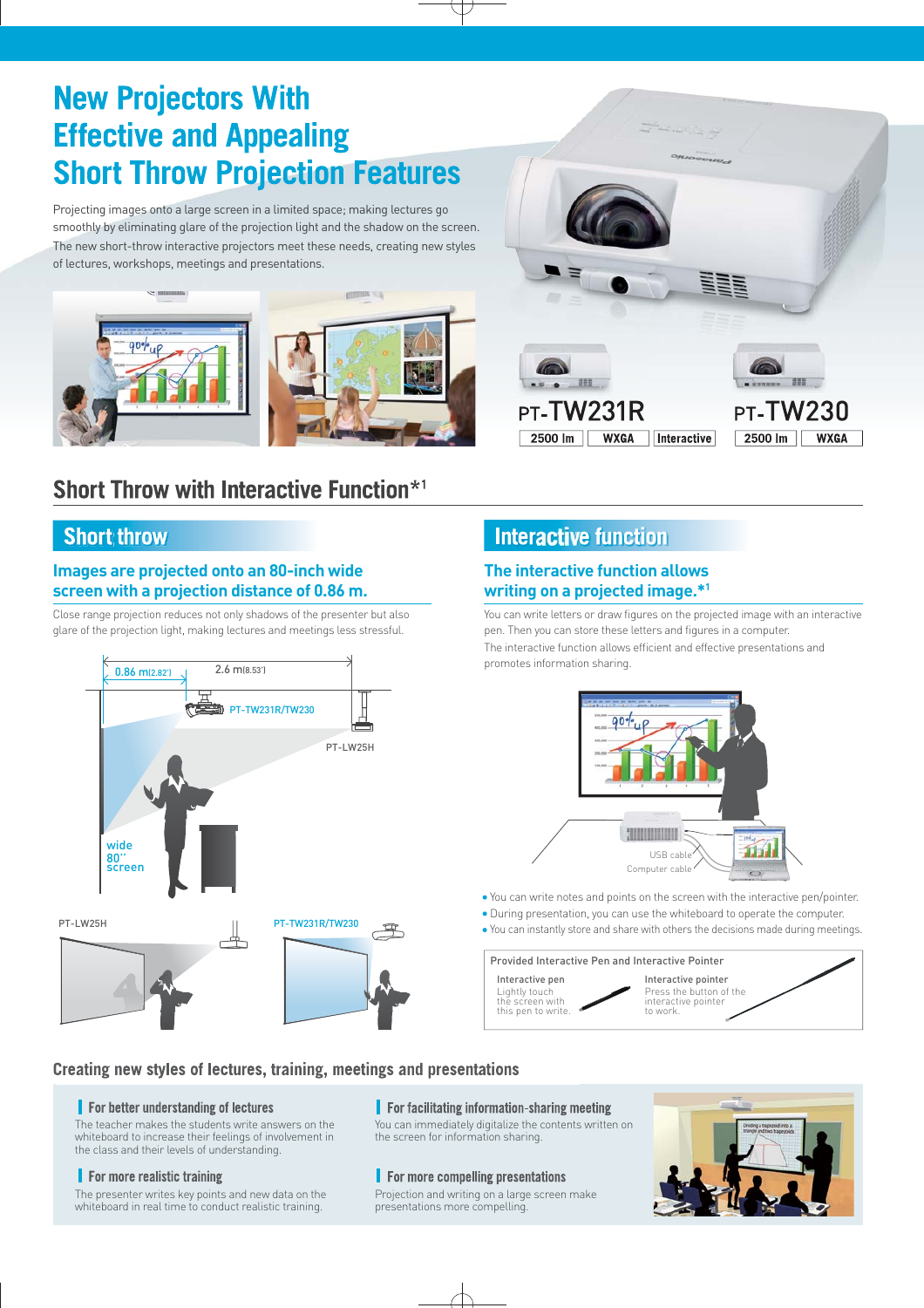## **Superb Performance**

#### **High Brightness of 2,500 lm and a 10 W High-output Speaker Meet Your Meeting/Seminar Room Needs.**

High brightness of 2,500 lm ensures bright and easy-to-see image projection. The volume level of the 10 W high-output speaker is enough for meeting rooms and classrooms; you do not need to use an external speaker. You can make multi-media presentations (including audio presentations).

#### **Lamp and Air Filter Replacement Cycle of Up to 4,000 Hours**

The lamp replacement cycle of up to 4,000 hours<sup>\*2</sup>. The air filter is constructed of three layers with different mesh sizes. The air filter replacement cycle is also 4,000 hours\*3 . Such replacement cycles reduce maintenance hassles, because longer periods of use translate to lower maintenance costs and environmental impact.



#### **Quiet 29-dB\*4 Design Does Not Interrupt Meetings or Classes**

As the quiet design keeps noise levels down to 29-dB\*4 , the sound of the cooling fan is hardly noticeable. The audience can concentrate on the presentation and the screen images even during quiet scenes.

#### **Extensive Interfaces with an HDMI Input Terminal**

Extensive interfaces, including two sets of computer (RGB) input terminals (one set is switchable to output.) and an HDMI input terminal, allows a wide range of system configurations.



## **Convenient Functions**

#### **"Direct Power Off" Right after Use**

The breaker in the room is directly turned off without operating the power switch of the ceiling-mounted projector. You can leave the room immediately after the meeting or the class.

#### **Startup Logo Function\*6 is Effective for Theft Prevention**

To start projection, you can display your pre-registered logo. Displaying your school or company logo aids in theft prevention. The password function prevents unauthorized use of the projector.

#### **Easy Remote Monitoring and Control**

Web browsers of computers connected via wired LAN allow you to remotely operate the projector and check its status. The email messaging function lets you know when to replace the lamp, and notifies you of the projector status. Multi Projector Monitoring and Control Software is available to monitor and control multiple Panasonic projectors using a single computer. The wired LAN terminal is compatible with PJLink™ (class 1). The open protocol that is used by many manufacturer ensures control of system configurations which include projectors of other manufacturers.



#### **0.42 W Standby Power Consumption\*5**

When Standby mode is set to Eco, the standby power consumptions is as low as 0.42 W \*5 , reducing running cost and effects on the environment.

#### **Easy to Replace the Lamp and Air Filters**

You can replace the lamp from the top and the air filters from the back of the projector. There is no need to detach the projector from the ceiling bracket.



#### **Wireless Remote Control is Convenient When Using More Than One Projector.**

A maximum of six IDs can be set up, allowing individual remote control of several projectors.



- No halogenated flame retardants are used in the cabinet.
- Lead-free glass is used for the lens.
- Low standby power of 0.42 W\*5
- Switchable lamp mode
- 
- **Eco-friendly Eco-friendly the matter of the maximum value when the lamp power is set to Eco mode where the lamp is** turned on for 2 hours and off for 0.25 hours. If the lamp is turned on more times or kept on for a long time, the lamp replacement cycle will shorten. In Normal mode, the lamp replacement cycle is 3,000 hours.The usage environment affects the duration of the lamp.
	- \*3 With the lamp power set to Eco. The usage environment affects the duration of the filter.<br>\*4 When the lamp power is set to Eco and fan control is set to Off.[Non-high altitude setting]<br>\*5 Standby mode: Eco. When the Sta
	- LAN Standby On do not work. \*6 To register a logo, the included Logo Transfer Software is required.
	-